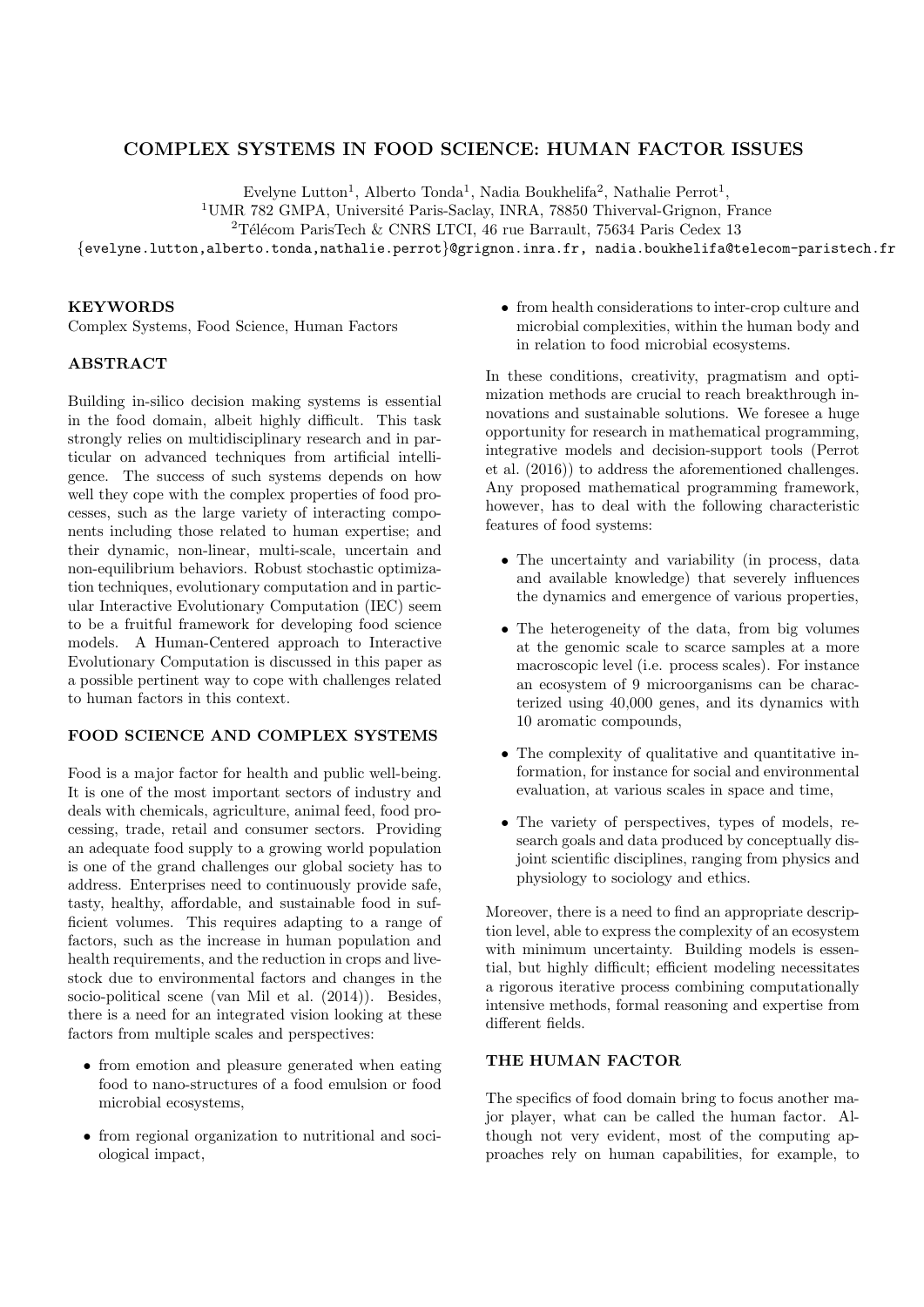organize a model and generalize it. They also rely on domain experts and an appropriate methodology to handle their expertise. In fact, at every stage, human expertise and decision making are highly important for improving the understanding of food systems, and as such, they should be integrated in the computation.

There is a long tradition in artificial intelligence (AI) of involving humans in the computational loop. Expert systems, for instance, have been specifically designed for mimicking the decision-making ability of a human expert. Learning, classification, natural language processing, search and optimization are many facets of this domain, all aimed at answering fundamental questions like: How does the human mind work, and can non-humans have minds? (Kohavi and Provost (1998), Tonda et al.  $(2013)$ .

Real-world applications of AI are definitely complex, but not only. The questions asked are themselves complex. In particular, when dealing with optimization, the evaluation of a complex system state relies on multiple criteria that may be numerous, uncertain, noisy and subjective. The possible answers are dealing more with tradeoff and equilibrium stages than with the classical notion of optimum. Several, and often many, objectives have to be considered simultaneously.

The vast subject of sustainability, for instance, clearly needs multi-objective optimization tools. The United Nations have adopted the following definition on March 20, 1987: a sustainable development is a development that meets the needs of the present without compromising the ability of future generations to meet their own needs. This statement has the major advantage to emphasize management policies where economy is not the unique concern. However, it definitely requires an evaluation of a series of criteria, and an optima that represent compromises between various incompatible aims, like financial profit and nature preservation.

Evaluating sustainability in practice is extremely difficult, subjective and scale dependent. Current techniques, such as Life Cycle Analysis (LCA), consist of creating an inventory of flows from and to nature for a given system. This inventory is supposed to take into consideration every input and every output of the system. Then, some impact factors are computed according to international standards (ISO 14000 for environmental management) and available databases of typical values. Various global environmental impact factors are then computed via weightings, in which it is recognized that a high degree of subjectivity is at play. These quantities are then used for decision making.

Various critiques can be made to these types of approaches: a LCA strongly depends on available data, and databases may become obsolete as new material and manufacturing methods constantly appear. Additionally, even if LCA is a powerful tool for analyzing measurable aspects of quantifiable systems, some effects (human, social, psychological) cannot be reduced to num-



Figure 1: The evolutionary loop. User interactions can occur at any stage including selection/evaluation of individuals and the genetic operators.

bers and inserted into existing models. Once again, efficient and versatile computer optimizations are desirable for improving the accuracy of existing approaches, but at the same time, it seems clear that in this context, decision making cannot be delegated to machines.

## THE HUMANIZED COMPUTATION PER-SPECTIVE

The idea of a humanized computational intelligence consists of directly embedding the capability of a human in a computational system, instead of using a representative model as more classical AI approaches. In other terms, it aims at dealing with complex problems by combining human capabilities with autonomous computations, leveraging the strengths of both sides (Takagi  $(1998)$ .

#### Interactive Evolution

One of the most advanced techniques in this direction are interactive evolutionary computation (IEC) approaches, based on evolutionary algorithms. Evolutionary Algorithms (EAs) are stochastic optimization heuristics that copy, in a very abstract manner, the principles of natural evolution that let a population of individuals be adapted to its environment (Goldberg (1989)). An EA considers populations of potential solutions exactly like a natural population of individuals that live, fight, and reproduce, but the natural environment pressure is replaced by an optimization pressure. Reproduction (see Fig. 1) consists of generating new solutions via variation schemes (the genetic operators), that, by analogy with nature, are called mutation if they involve one individual, or crossover if they involve two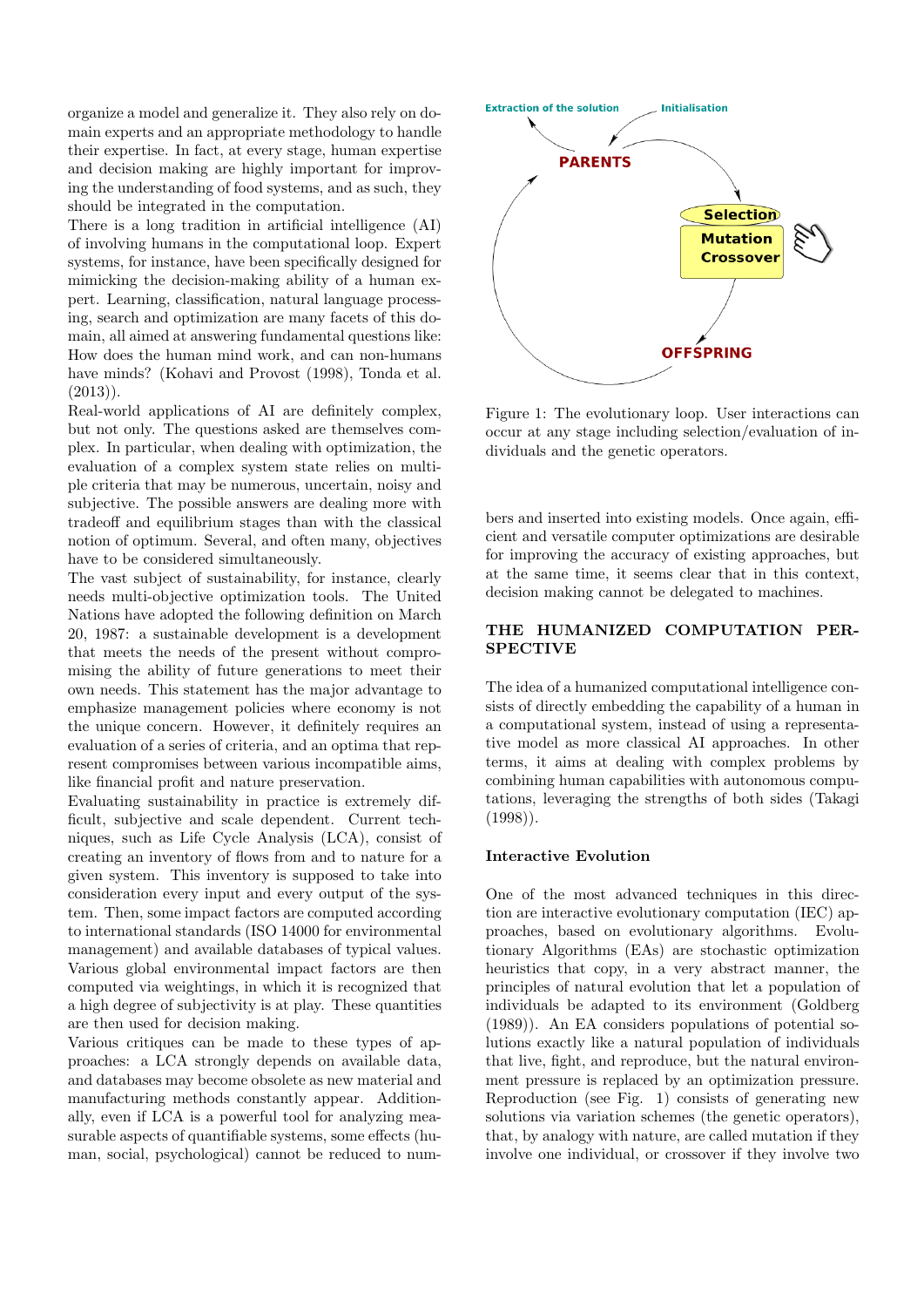parent solutions. A fitness function, computed for each individual, is used to drive the selection process, and is thus optimized by the EA. More specifically, Interactive Evolutionary Computation (IEC) is focused on the optimization of subjective quantities captured via a user interface.

Whereas current IEC research has focused on improving the robustness of the underlying algorithms, much work is still needed to tackle human-factors in systems where adaptation between users and systems is likely to occur (Mackay (2000)). Applications of IEC range from artistic to scientific projects (Takagi (1998), Lutton (2006), Tonda et al. (2013)). For scientific and engineering applications, IEC is interesting when the exact form of a more generalized fitness function is not known or is difficult to compute, say for producing a visual pattern that would interest a particular user. Here, the human visual system, together with the emotional and psychological responses of the user in question are far superior than any pattern detection or learning algorithm.

## The Visible & Hidden Roles of Humans in IEC

The role of humans in IEC can be characterized by the evolutionary component at which they operate (Fig. 1), namely: initialization, evolution, selection, genetic operators, constraints, local optimization, genome structure variation and parameters tuning, which may or may not be desirable from a usability perspective especially for non-technical users.

The general approach when humans are involved, especially for parameter tuning, is mostly by trial-and-error and reducing the number of parameters. Such tasks are often visible, in that they are facilitated by a user interface. However, there exists a hidden role of humans in IEC that has often been neglected. Algorithm and system designers play a central role in deciding the details of the fitness function to be optimized and in setting the default values of system parameters (contributing to the "black box" effect of IEC systems). Such tasks are influenced by the previous experience of the designers and end-user task requirements. Besides this hidden role in the design stage, there is a major impact of the human in the loop on the IEC itself. This problem is known as the "user bottleneck" (Poli and Cagnoni (1997)), i.e. a human fatigue due to the fact that the user and machine do not live and react at the same speed. Various solutions have been considered in order to avoid systematic and repetitive or tedious interactions, such as: (i) reducing the size of the population and the number of generations; (ii) choosing specific models to constrain the exploration in a-priori interesting areas of the search space; and (iii) performing an automatic learning (based on a limited number of characteristic quantities) in order to assist the user and only present interesting individuals of the population, with respect to previous votes or feedback from the user. These solutions require considerable computational effort.

#### Example: Guided Search for Agronomy

EvoGraphDice (Boukhelifa et al. (2013)), was designed to aid the exploration of multidimensional datasets where 2D projections of combined dimensions are of interest to agronomists. Starting from dimensions whose values are automatically calculated by a Principal Component Analysis (PCA), an IEC progressively builds non-trivial viewpoints in the form of linear and nonlinear dimension combinations, to help users discover new interesting views and relationships in their data. The criteria for evolving new dimensions is not known a-priori and is partially specified by the user via an interactive interface. Pertinence of views is modelled using a fitness function that plays the role of a predictor: (i) users select views with meaningful or interesting visual patterns and provide a satisfaction score; (ii) the system calibrates the fitness function optimized by the evolutionary algorithm to incorporate user's input, and then calculates new views. A learning algorithm was implemented to provide pertinent projections to the user based on their past interactions. The evaluation of EvoGraphDice (Boukhelifa et al. (2015a;b)), followed a mixed approach where, on the one hand we observed the utility and effectiveness of the system for the enduser (user-centered approach); and on the other hand we analysed the computational behaviour of the system (algorithm-centered approach). Based on these evaluations, it appears that the interactive evolutionary algorithm, with the help of user feedback, was able to converge quickly to an interesting view when a clear task was specified (Boukhelifa et al. (2015a)). In the other direction, the IEC allowed users to laterally explore different possibilities (Landrin-Schweitzer et al. (2006)),better formulate their research questions and build new hypotheses for further investigation (Boukhelifa et al.  $(2015b)$ ).

## CONCLUSION: RESEARCH OPPORTUNI-TIES FOR IEC IN FOOD SCIENCE

Decision making in food science requires methods able to efficiently cope with experts knowledge. IEC represents an attractive framework for embedding expertise and human factors in computational systems. However, user-driven optimization processes rely on systems that adapt their behavior based on user feedback, while users themselves adapt their goals and strategies based on the solutions proposed by the system. This two way communication and adaptation presents prospects to conduct future research. We discuss these below as research opportunities aiming to facilitate and support the different roles humans play in IEC, i.e. in the design, interaction and evaluation of IEC systems.